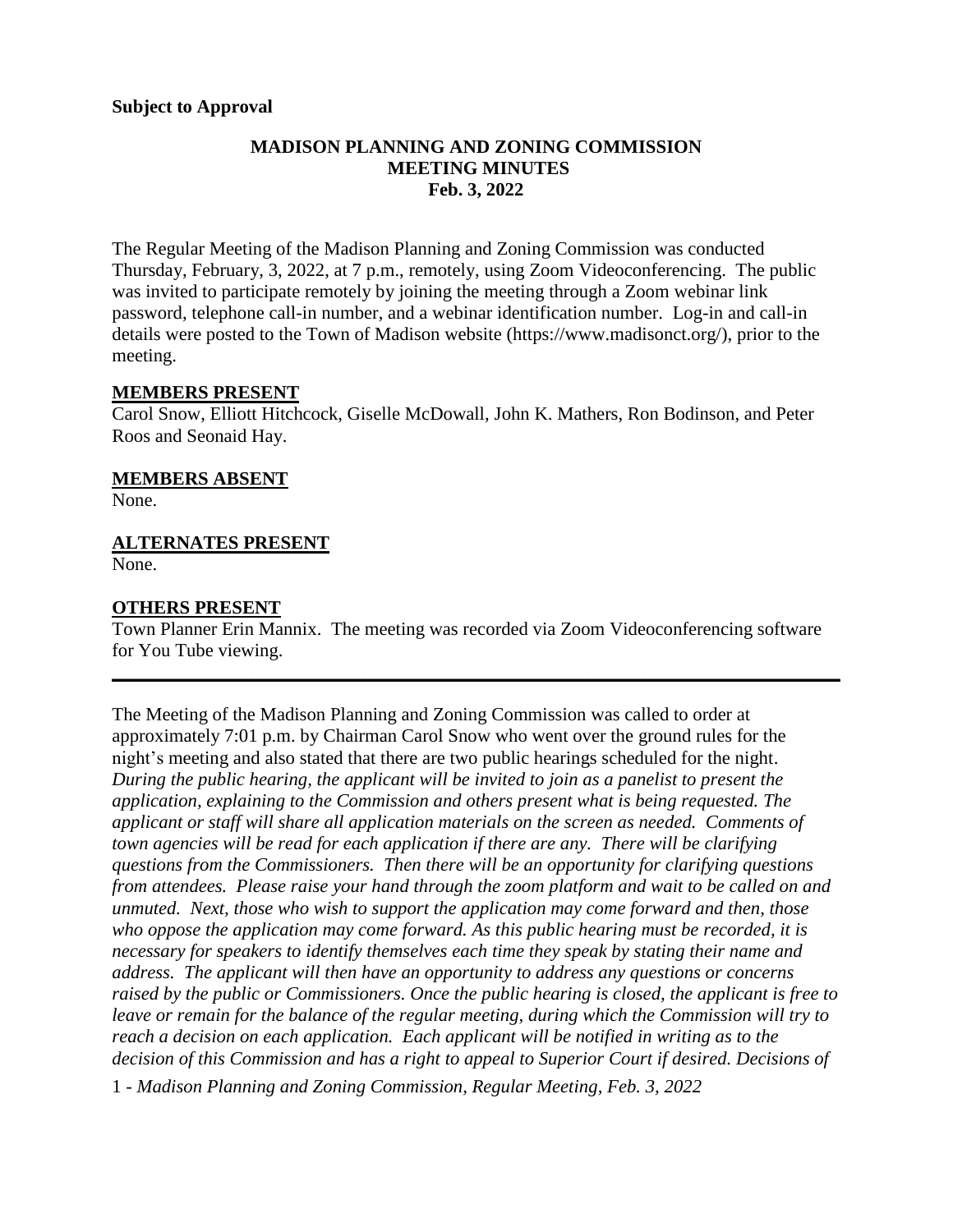*this meeting are available the day after the meeting by calling the Land Use Department at 203- 245-5632 after 9am. All actions taken tonight by the Commission will be by roll call. All Commissioners and staff will identify themselves for the record before speaking. Seated this evening are members:* Giselle McDowall, John Mathers, Peter Roos, Seonaid Hay, Elliot Hitchcock, Ron Bodinson and Carol Snow. *Staff present this evening is Erin Mannix, Town Planner.* 

*This meeting is live streamed on YouTube and will be made available on the Town website for viewing.* 

The Town Planner then read the legal notice.

*Notice is hereby given that the Planning and Zoning Commission will hold a public hearing on Thursday, February 3, 2022 at 7:00 p.m. The meeting will be conducted remotely as a Zoom Online Webinar. Attendees may join the webinar through either the webinar link or call-in information below. Webinar ID: 915 8196 6735 Password: 452138. The following application(s) will be heard: 21-34: 14 Railroad Ave- Map 49, Lot 54; D-District; 14 Railroad Avenue, LLC; Site Plan Review & Special Exception per Sec.6.2.2.2 to construct 16-unit multifamily development and associated site improvements. Further details on how to participate in the webinar are posted on the Town of Madison website: www.madisonct.org. Copies of these applications are available for inspection in the Land Use Office. All written correspondence shall be submitted to Erin Mannix, Town Planner, at mannixe@madisonct.org. Dial 203-245- 5631 for assistance. Dated at Madison, Connecticut this 10th day of January 2022. Carol Snow, Chair.*

# **Vice Chair Roos made a motion to open the public hearing, seconded by Commissioner Mathers.**

**21-27+CSP. 168-178 Cottage Rd**. Map 32, Lot 9, 10, 11, 12 & 14. C-District. Owners: Marine Ventures III, LLC & 168 Cottage Road, LLC; Applicant: Thomas A. Stevens & Associates, Inc. Special Exception Permit Modification and Coastal Site Plan Review. **(Continued from January 20, 2022)**

Commissioner Bodinson stated he was not at the prior meeting but he did read the minutes and view the video. He continued to say that as an additional issue in 2017 early 2018 when this was first proposed, he was concerned about the cottage road intersection as they are offset intersections. He wanted to know how far the intersections had to be apart as the proposed plan did not show the distances, however, it was resolved by the engineer. Vice Chair Roos also stated that he read the previous minutes and watched the video of the last meeting as he was also not present. Chairman Snow confirmed that all previous minutes are made available for viewing, and further stated that this application was approved; and the commission is moving forward on the issue regarding dredging. John Casey, the attorney for the applicant began the hearing by stating that this is a continuation of the hearing from two weeks ago. The meeting was continued at the request of the Department of Energy and Environmental protection to allow them to submit a comment letter regarding this application. Since the hearing was open last week there was a letter and a map submitted by Mike Gilman from Indian River Shellfish, the company is co-located by this parcel, it supports the application and indicates dredging is unnecessary and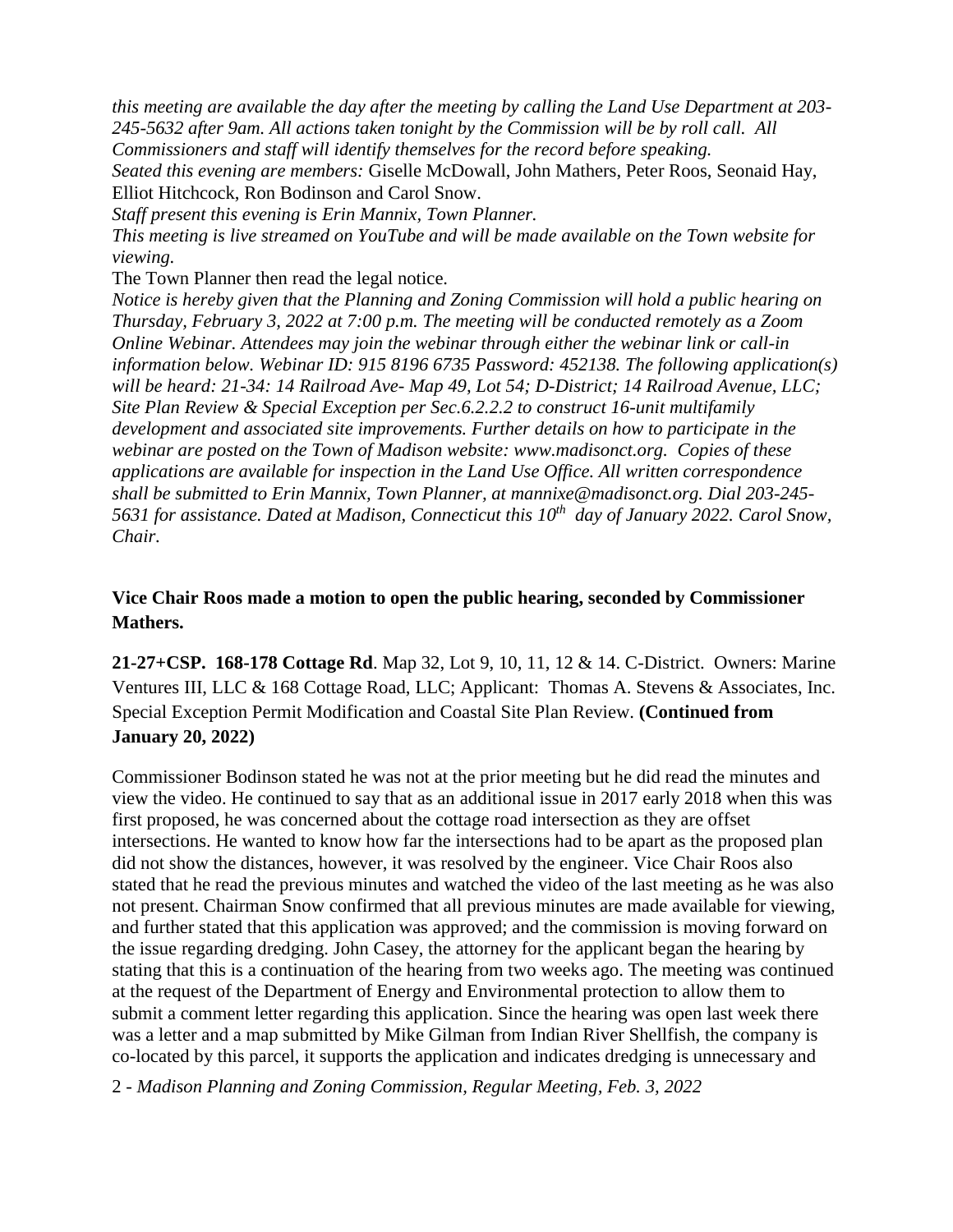also raises concerns about potential damage to shellfish beds in the river. According to Mr. Casey, the comment letter from DEEP – does not object to removing the requirement to dredge the slips; DEEP does not typically want to encourage dredging and if DEEP does not like something it would be clear. There was a suggestion in the letter that the condition could be revised or a new condition added to demonstrate that the viability of the water dependent use remains in effect. He states, a water dependent use is defined in the Connecticut Coastal Management act as uses and facilities which require direct access to, or location in, marine or tidal waters. He further states that this project was approved as Madam Chair noted, as a mix use development- a 37 two-bedroom residential townhomes, retail offices and a marina. Therefore, a water dependent use is baked right into the approval. The marina shown on the plans has been an operating marina with permits from DEEP and its predecessor since the 1950s, there is evidence in the records that it is an active / operating marina and it serves its market well. Also, condition four of the original approval also requires the granting of an easement to the shellfish company the conveyance of 326,232 square feet of marshland to the town to preserve that, as well as an easement for public access to the shore which the original approval states are "intended for the purpose of making statutory management goals by maintaining water dependent uses at the property and enhancing public access to coastal resources". He says this to say that the original approval recognizes and demonstrates that the marina is functional or remain functional and that the commission have actively in their approval preserved the sites water dependency. Therefore, no further amendments to the approval is necessary and the issue the applicant is present for is to remove the dredging requirement which is unnecessary and burdensome as discussed. Chuck Mandel agent for the owner, stated hydrographic soundings were completed on the existing docks, and John Lust permitting agent proved that there are 29 viable slips. The original condition 7 was an error by stating *shall* go to DEEP as they have proven there is no need to go to DEEP. The slips are available and do exist and there is an excess of 40 slips. John Lust stated there are at least 43 viable slips at the marina, and if it was not viable it would not last this long. The condition to dredge should be removed.

Chairman Snow asked if there were any additional questions from the Commissioners. Commissioner Bodinson asked Mr. Mandel who is the owner? Mr. Mandel responded Marine Ventures, LLC. Commissioner Bodinson asked if this was a different owner from 2018, Mr. Mandel said no, it is the same owner. Commissioner Bodinson asked, if it takes a couple of years to get a permit for dredging and it has been over 3 years since the application was submitted, why was this not done in the last several years? Mr. Mandel stated that there was no interest at the time and they did not realize the extent of how much this would take. Commissioner Bodinson asked if Mr. Mandel agreed that the condition of the river back in 2017 or 2018 when the application was made is exactly the same as it is now. Mr. Mandel stated yes, as he believes the last dredging permit was in 1994 or 1995 and in that area the outer slips are very well channelized being so close to the bridge, so there's a natural scouring that happens there. Commissioner Bodinson further states that there is talk that DEEP is now for this project and asked if Mr. Mandel agreed that DEEP was very much against this project back in 2018; and one of the reasons repeated in their letter a few days ago is the deterioration and disrepair of the bulkhead. He continued to say that the commission was told that the bulkhead would not be repaired because the cost would make this project economically unsustainable and he assumes that's the reason that the bulkhead is not being repaired even though DEEP keeps mentioning they're waiting for a permit to do so.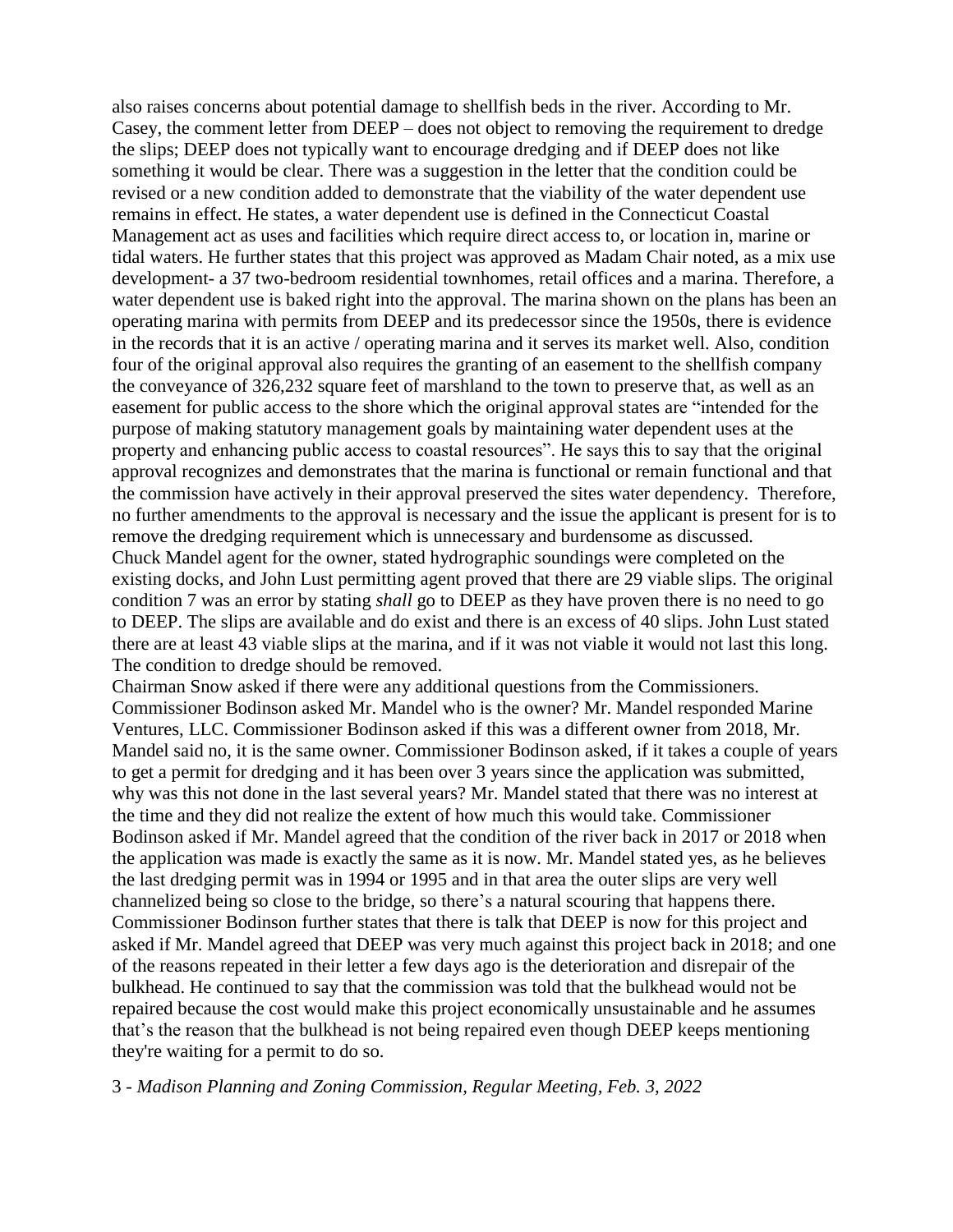Mr. Casey states that he was not a part of the project when the approval was originally granted. However, he noticed DEEP did mention that, he states when the applicant or the owner is ready to discuss the permitting, their services will be offered. When the project was approved, there was consideration that this might be sold to a different entity to actually do the improvements. So, while that was happening, there wasn't any activity to do work on the bulkhead. Mr. Casey thinks this is something that will get done as part of the overall improvements to the property. Commissioner Bodinson further asked if Mr. Casey disputes the minutes of 2018 by the owner stating that it was economically unfeasible to repair the Bulkheads. Mr. Casey said, he has no basis to doubt the minutes, and he hasn't reviewed them. But from discussions in the last week, it would be apart of the overall improvements in the future. Commissioner Bodinson asked if they will be willing to make that a condition - that the bulkhead would be repaired as part of removing this condition. Mr. Casey states he thinks we should learn our lesson from the dredging from us being here now, because there's two things, they would need DEEP permit and it's not best practice to condition one agency's approval on the approval by another agency over which it has no control whatsoever. And the applicant would be placed in a tough position because the two agencies can work off each other, and the project may not move forward. Mr. Mandel then interrupted to say he understands what Commissioner Bodinson is saying and there was some discussion with the owner specifically about this as they felt this would come up. Mr. Mandel states that the owner was willing to say that they will apply for permits for the bulkhead, but they didn't want it to hold up any COs, and in some regards, could make that a condition that they will pursue permitting for the bulkheads.

Commissioner Bodinson states so much was made in 2018 about the uneconomic sustainability of the project if you had to do the bulkheads. And now, here in the last meeting it's the exact same argument that is being made about having to dredge. He states, it's in the minutes I've written it down and John Lust testified to it that this project would now be economically unsustainable if you had to dredge, and the reason for that is the timing of the permits apparently changed circumstances in the last few years about where you can put disposal. And it just seemed like a repeat of the situation from four years ago. He further states, we're seeming to be moving farther away from the water dependent use, which also raised the question, is the public going to get any of these slips, because as it was mentioned in 2018, the slips are going to be first served to the condo, or the condo owners will get their slips and once they have their slips there's no public slips. Mr. Mandel responded by stating per the last minutes, he did state there would be 43 viable slips and 32 units. He does not believe that every condo owner has a boat. The water dependent use is not going to change, it will still be a marina. Furthermore, in regards to dredging it was presented by their team, that thou shall dredge (he doesn't know how that ever got there) but it was proven that there is no need for dredging, so they're really not substituting one for the other. The dredging is not necessary as they have proven with their hydrographic study and John Lust's testimony. Mr. Mandel continues to say in regards to the bulkhead they will pursue application to get that repair, because with this condo project he does not think new buyers or any buyer would want the bulkhead in that disrepair, as its not attractive. Therefore, the bulkhead would get repaired at some point. He states, the dredging cost may have been expensive or made it not viable at the time and now with the new regulations its not; but the bulkhead repair is something that would fit into the budget of the new condos. So, to tie a condition of approval that the bulkhead will be repaired, they would certainly pursue getting the permit for that, but they don't want to hold up a CO, or a unit number 14.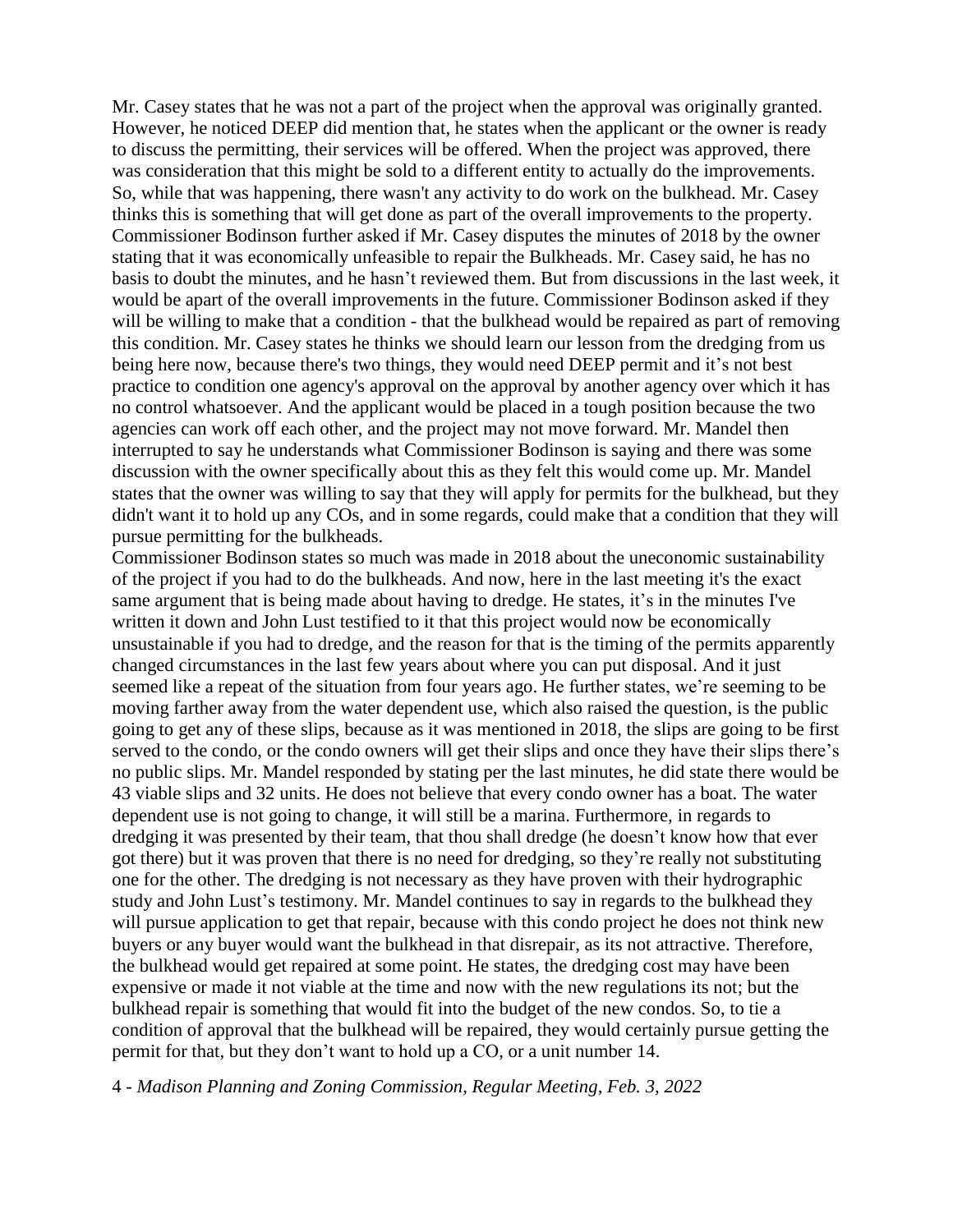Commissioner Bodinson stated that the whole emphasis of the Planning Commission -this was a four to three vote; a very close decision- is that they tied the conditions to the CO and they made it very clear. He states if you look at the motion by Joe Miller – he moves to approve it and he mentions conditions, the only condition he actually specifically mentions is condition number seven in the minutes. And that was the focus of the P&Z; three of the members weren't satisfied about this being a water dependent use based upon the refusal to consider repairing the bulkhead. And that's why it was 4-3, he states the other four commissioners felt number seven was essential and that's how it came down as the only condition mentioned. He further states, you're coming to us and saying, don't look at any other part of this whole development, the whole application, all the pieces that were controversial in that word, just focus on this one piece. But this one piece affects the entire decision of the Planning and Zoning Commission. And you're asking us to just change that and ignore its effect on how they voted entirely.

Mr. Matthews then asked if he can make a couple of comments because he has been working on his project for six years. He states, initially, it was not required to have any slips at all. The whole project was based upon not using the slips for anything. And at some point, the commission decided that for each viable slip they would give us 250 square feet of commercial space, which affected our density. So, they agreed to do 250 square feet, and each one of those gave them 500 square feet of residential property. Initially they didn't need to switch, but the slips were there, so it was decided that they will use that and reduce the amount of commercial space that they were going to build on the existing building. And when the project was approved, there was no issue or discussion, or inclusion of the bulkhead in that approval. They have demonstrated that the condition was really onerous because those slips did not need to be dredge. Chairman Snow asked if there were any other comments. John Casey then states for the record, he feels strongly that removing this condition, doesn't change the nature of this application or this development in any way. But the purpose of that condition was to make sure there were 29 viable slips at the Marina. And they've shown that, he has a feeling that everyone who was present at the last minute weren't cognizant of just how difficult it is to dredge and the environmental impacts of dredging and the permitting environment that goes with it. And as stated permitting has gotten worse since 2018; he states since the last meeting, the Department of Commerce which oversees Coastal Zone Management upheld an objection, by the State of New York to another Connecticut marinas dredging project, which basically means, that New York can object to every dredge disposal now proposed by a Connecticut Marina, and one by one, have them prohibited from disposing of any dredge in the three disposal sites that the Environmental Protection Agency has created specifically. So, this is a big issue, bigger than this commission, and this Marina has the benefit as shown on the record that the water depths around slips have been stable, since the mid-90s. He states, there is sufficient evidence on the record and in your prior approval, that this will have a water dependent use associated with the development. And that their requests to simply remove the dredging requirement is completely reasonable, and would ask that the commission grant the application on those grounds, and if there are concerns about the bulkhead, then at most, the commission should ask, that the condition says they will apply for approval to repair or replace the bulkhead. Because, tying it to an absolute approval, which is not guaranteed is too big a burden on the applicant. He further states, Mr. Mandel made the point that this is going to have to be done as part of the overall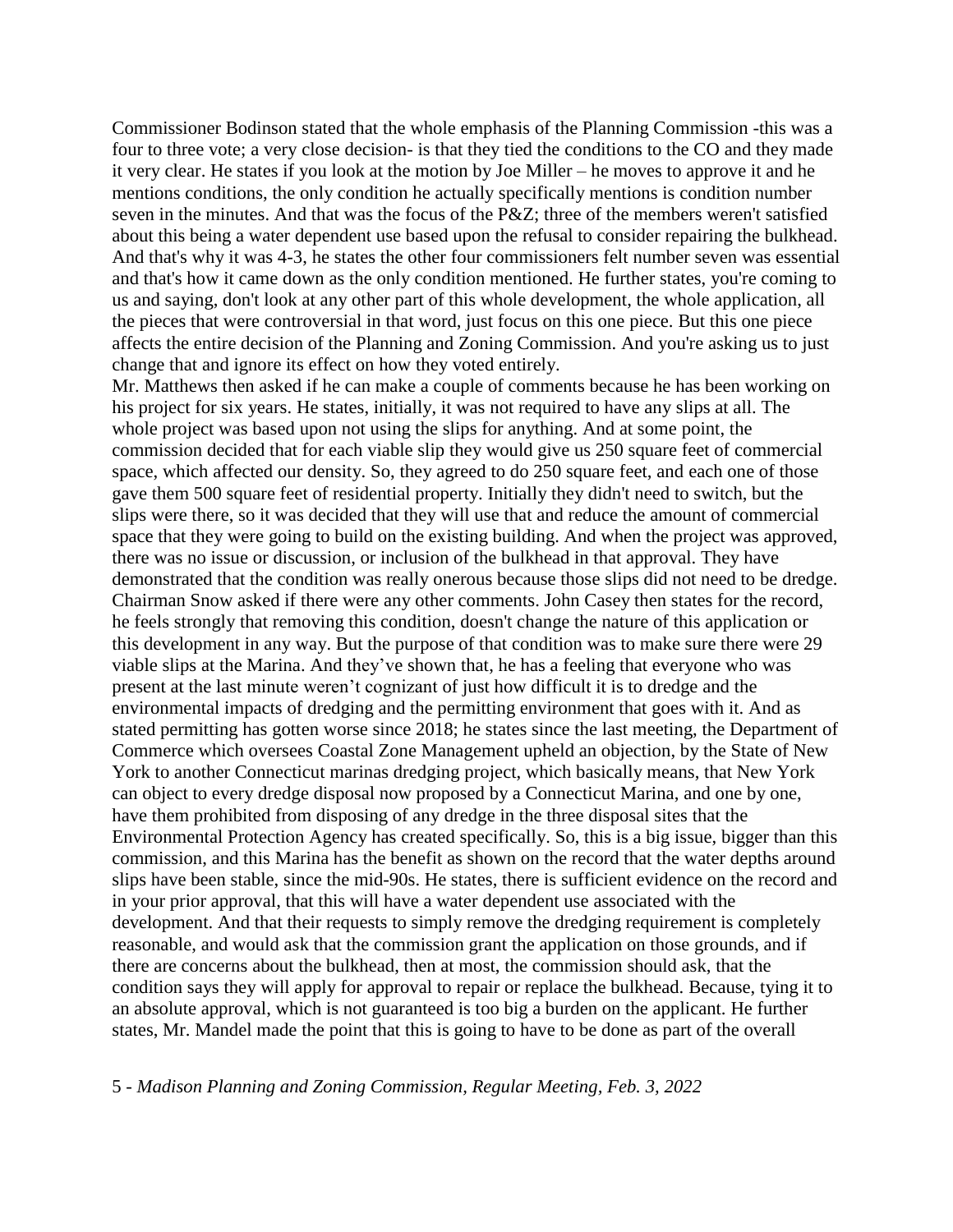improvements and its more appropriate for this commission to stay within its jurisdiction, since they can't give the applicant the permit to approve that bulkhead.

Commissioner Mathers states in reviewing the minutes of the previous meetings on this topic he believes John Matthews said that the integrity of the bulkhead did not impact the viability of the 29 slips, and if the bulkhead was left to be deteriorated that it would not impact the viability of the slips and is that still his position? Mr. Matthews believes that is the case as down the way there's no bulkhead at all, there is just a slope that goes into the water. Commissioner Mathers asked if the condition of the bulkhead is an aesthetic concern or is there a structural concern? John Lust said he could speak to that as he does not think a deteriorated bulkhead would affect the function of that Marina, as its more an aesthetic problem and the marina would still function like its function since 1955. He thinks the applicant wants to improve it and make it more viable. Commissioner Mathers asked if there are any public safety concerns with the condition of the bulkhead or the deterioration? Mr. Lust states, the deterioration he has seen is not a structural failure, the bulkhead does not have to do a lot of work as it is not a very high bulkhead and it's not holding back the land away from the marina or the river. If the bulkhead failed, the river would get wider. He does not see a structural failure or public safety issue.

Being that there were no more questions from the Commissioners, Chairman Snow moved on to the attendees. The owner, Gary stated the previous owner a while back had the property, and the bulkhead was backed up with blocks all the way down. So, they put a wood bulkhead in. In terms of safety there's absolutely no issue whatsoever. Also, you can drive right up to the bulkhead and it doesn't do anything, it's not a problem at all.

Another public attendee, Mike Gilman co-owner of Indian River Shellfish stated that he is in the river every single day and can attest to a lot of the things that had been discussed tonight. The depth of the river, the water flow in that particular area and the depth on the outside is not in question at all. The water flow there is enough to remove a lot of silt and keep the slips as pretty deep. He is concerned as this has not been dredged since 1995 and that potentially there are some sediments that are going to be brought into the water column. He states that he gets his livelihood out of this river, and he has an oyster bed that is within 800 feet of this dredge site and another oyster bed that is probably half a mile down the river. He grows about 2 million to 3 million oysters. He states that most of these dredge projects require dredging to occur on outgoing tides and the sediment that's going to come out of the ground is going to fall south on the shellfish beds. Both the towns of Clinton and Madison have spent the last 10 years putting quite a bit of money to enhance and make sure that the oysters are spawning, and to allow it to be not only a commercial entity but to grow the native population of oysters which were decimated in the 90s. So, he has a lot of concerns with anything that's going to disturb the bottom. He also states that he owns the property next door and any sediments that are going to be released could potentially be washed into his slips which is also a concern. The environmental impacts of dredging on that site could potentially be pretty large. He is very much in support of there not being any dredging that occurs on that site at all.

Next, Steve Atkins stated that he is speaking as the Madison harbormaster, a job he has had for almost 10 years. He supports the shellfish position of no dredging as it will do them great harm. He also states that the Hammonasset river is a tremendously protected spot and part of this application or part of this process is to give the town 7.48 acres; He states this is a great opportunity for the town to really expand to the beautiful watershed and such an opportunity for the town to develop access to the river and hopes this application is approved.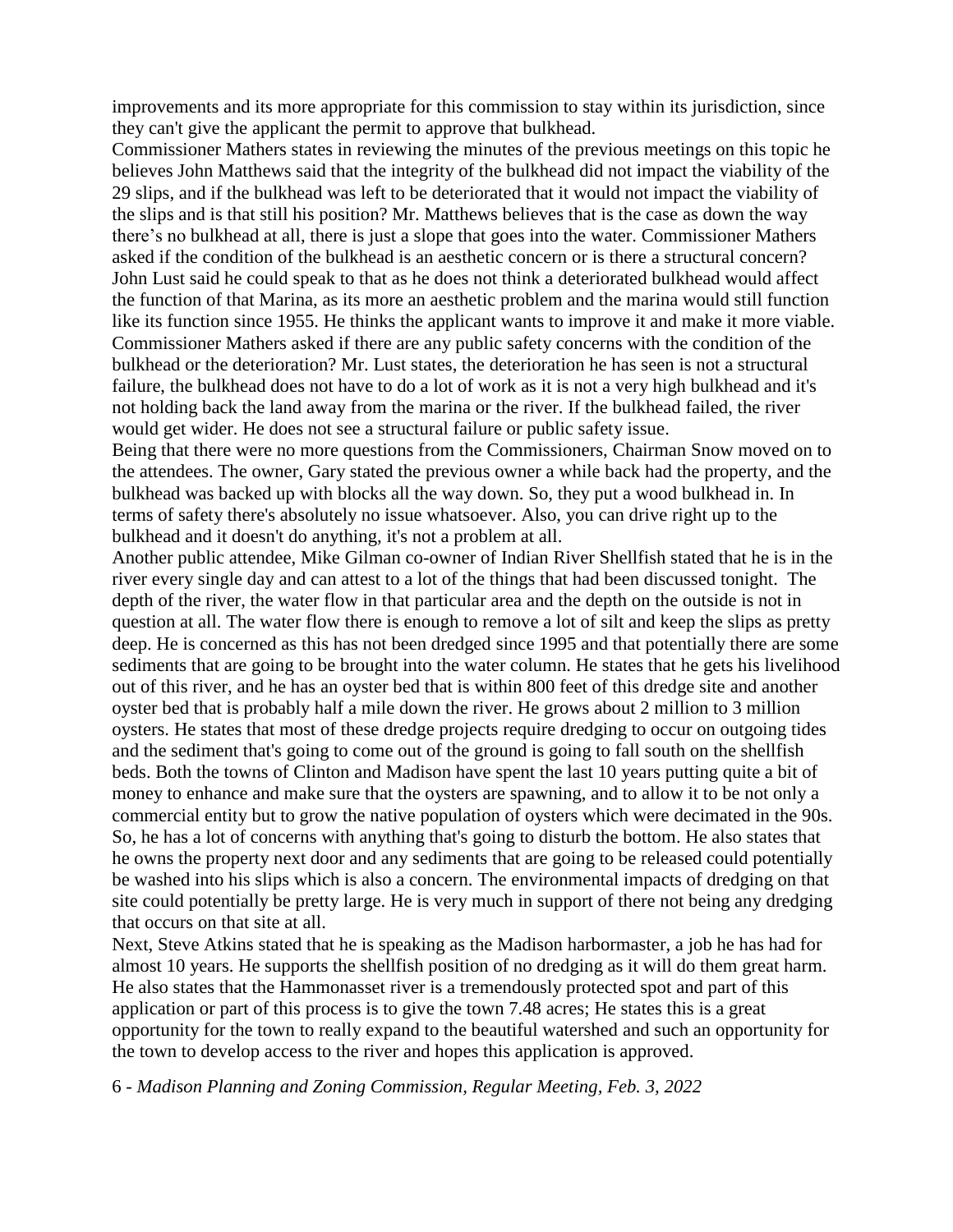John Matthews asked Mrs. Mannix to put up the aerial photo on the screen, he states where the kiosk is at the north end of the Bulkhead is where the town property starts and the town waterfront has no boats. To the south all the way down to the Bulkhead where their property starts and the shellfish guy starts; there's no bulkhead, it's just a bank that goes into the river. He further states, as according to Gary, the owner, behind the bulkhead there's actually concrete boxes and beyond their parking lot, the big green area after the water turns to the right is the 7 1/2 acres that's being given to the town. Commissioner Bodinson then asked if Cottage Road is a public road that comes in to the Town where the dock is (by the kiosk)? Mr. Matthews answered correct. Commissioner Bodinson further stated / asked, that as part of their project, the applicant did not give the town, any road, or any access to the river, if the town owned that already? John Matthews states that is correct. Commissioner Bodinson adds so you didn't give the town anything to create a public access? Mr. Matthews said we gave them parking spaces and access to the waterfront and access to the deck for public access which is part of the water dependent use. Mr. Casey states that the approval from 2018 requires that the applicant convey easement for public access to the town of Madison through proposed deck, sidewalk and stairs leading to the deck and for parking spaces as shown on sheet. So, there is public access that's going to be deeded on this property, which it enhances the adjoining town property but it definitely enhances the public access.

Mr. Mandel then stated that Commissioner Bodinson mentioned mix and match and that the applicant wanted to get out of one thing and into the other. He states we are here to address condition number seven, which was the dredging, he states that dredging is not needed which was the condition. They would substitute that with going ahead and applying for a permit for the bulkhead, but they didn't want that tied to any COs, or starting development. If they can do a phase four, they will certainly add a phase four to that and will certainly go ahead and go for applying for permitting for the bulkhead. Commissioner Bodinson asked Mr. Mandel if he would be agreeable to do what the P&Z draft ordinance says and even more so what DEEP has suggested; which requires the applicant to demonstrate to the commission satisfaction that the marina is functional, in order to conserve the site water dependency before any development of the current property. Commissioner Bodinson states that his suspicion is everything seems to be headed away from assuring this water dependent use and taking credit for the town's kayak entrance is not a water dependent use that has been created. He states water dependent use is the number one issue for any development on the water in Connecticut and to say it's an afterthought, is ludicrous. Commissioner Bodinson states he is not convinced that the slips are going to be there, or they're going to be used for public purposes, and he needs some assurance. Mr. Mandel states to say that the water dependent use is pushed to the background is at all not possible because the number one issue was the water dependency use. So traditionally right now, the water dependent use for that Marina was really for dockage and storage of boats and there really wasn't much there. He states there are 43 slips there, and 34 units that are going to be there and he can't imagine everyone will own a boat there. It will be a viable business and they will look to rent those slip; he states the water dependent use will not change and easements will be in place and maybe a percentage will have to be dedicated to the public after a certain time in the season, and that could certainly be worked out. Mr. Casey further states this has been approved as a marina and they have shown to the commission satisfaction as DEEP has stated in their last letter. He states it should not matter to this commission who gets to use the slip. Mr. Mandel states that some of the 1100ft of frontage from Salt Meadow Park that the town would be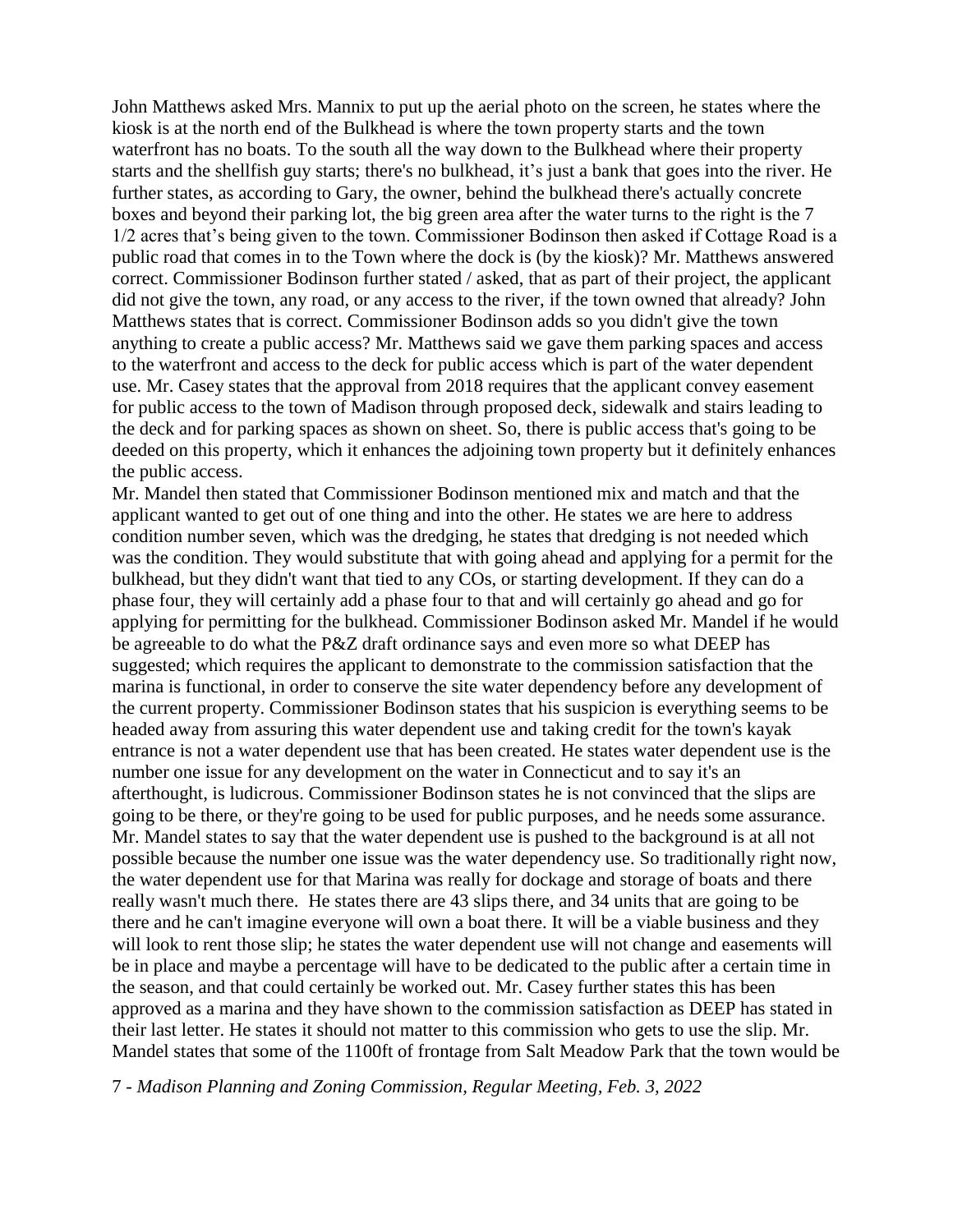acquiring includes another launch area for kayaks and for canoes, so in regards to water dependent use they are helping the town expand on that.

Mrs. Mannix mentioned on the record she did provide a memo to the commission and wanted to share some of that with the applicant so they are aware of the communications. Mrs. Mannix states the memo is dated February 3, 2022- *The Commission has received two new pieces of information since the last meeting. The first is a letter from CTDEEP which has been added to the record. It indicates that the State does not necessarily object to the removal of condition #7, provided the intent of the original condition to demonstrate the viability of the water dependent use remains a priority. The second document received is a letter from Indian River Shellfish Co in favor of the removal of the condition. This letter is also included in the record for the application. The Commission, at CTDEEP's suggestion, may wish to have the applicant state on the record the reasons this marina is viable in its current condition. At the last meeting, the applicant detailed the depths of the slips and the types of boats that could be accommodated. Additionally, the applicant should speak to the condition of the docks themselves and whether repairs are needed. Lastly, documentation of slip usage over the last year or two could help demonstrate viability.* 

Chairman Snow asked if there is anyone else who would like to speak in support or in opposition of this application.

**Commissioner McDowall made a motion to close the public hearing, seconded by Vice Chair Roos.**

**A motion was made to go to deliberation about this application and then to continue the public hearing for 21-34: 14 Railroad Ave after the commission deliberated on the first application. Moved by Commissioner Bodinson, seconded by Commissioner McDowall.**

## **DELIBERATION OF PUBLIC HEARING ITEMS**

Commissioner Bodinson stated he had a question for Mrs. Mannix as a lot has been made of the fact that there are plenty of water dependent use protections here, and there is tie-in on the number of slips in relation to reducing the amount of commercial space, as that was part of the original application. He further asks what happens if a hurricane hits and all the slips are wiped out and the next day the applicant comes in with their application to begin construction of the condominiums and retail. What handle does the town now have being that there are no slips? Are they in a position to say no you can't build, because your entire development was arranged based upon the number of slips versus retail residential or are they out of luck? Commissioner Bodinson states he does not care about who has the slips, he cares that they exist, and also that is what DEEP is saying and before they let them start building, to make sure there is still a viable water dependent use. And if the bulkhead caves in and slips aren't maintained and a hurricane wipes them out, what power does the town have in relation to say no you can't go ahead with the rest of the development. Mrs. Mannix states if we had some type of environmental catastrophe like a significant storm that has damaged the property and the Marina prior to or during the construction activities it's likely that the applicant would be returning to the commission to address this particular condition of approval. And as attorney Casey indicated they are linked and they would need to come up with some type of mitigation whether it's to get permits for new slips and that's something the commission could address at that time. She states, we can't foresee what will happen with storm events or any act of nature and that's reason enough for the applicant to return to you. Commissioner Bodinson then states that he is convinced about not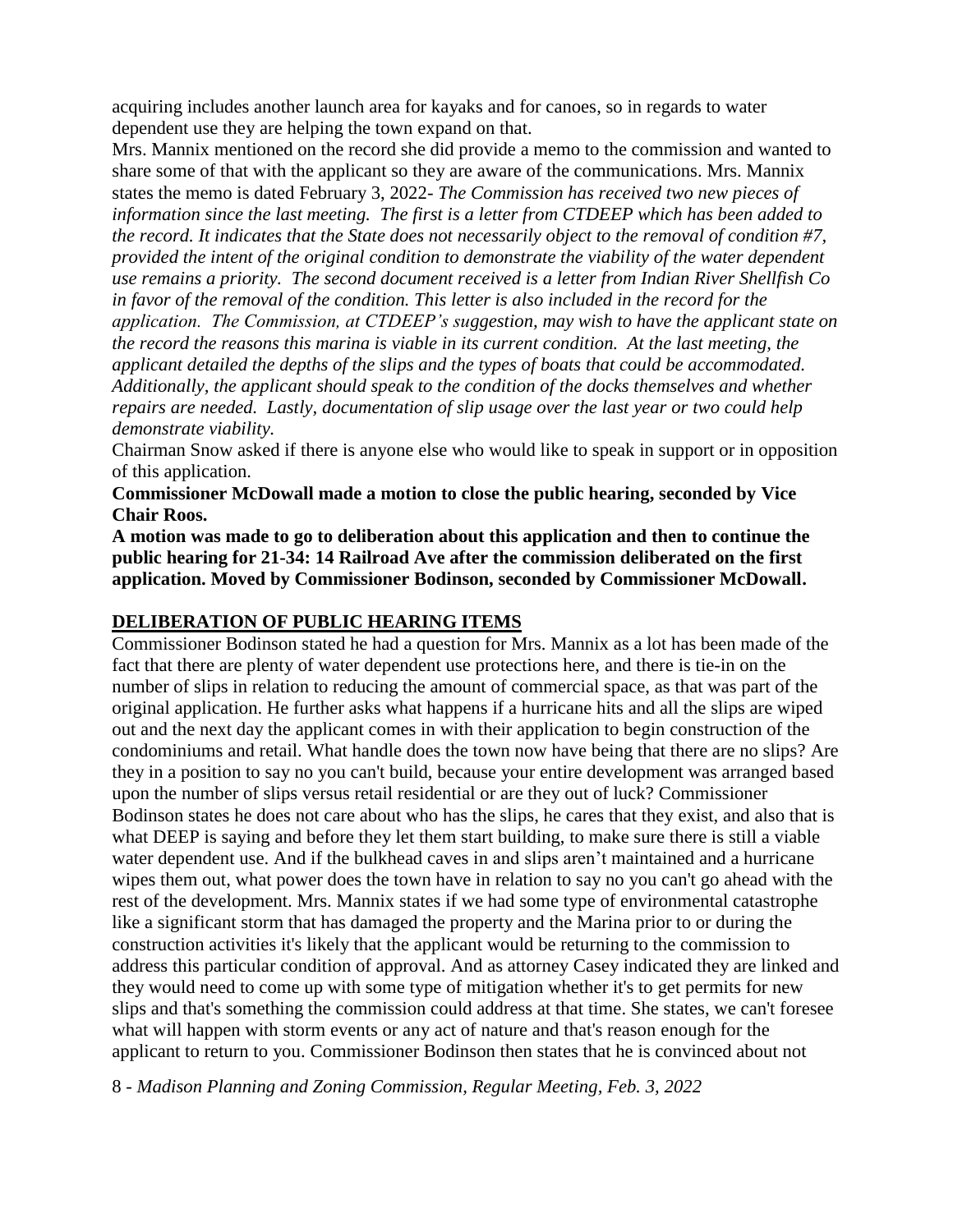dredging but he likes the idea of what DEEP and the Town Planner is proposing - to make sure there's a water dependent use that's viable before giving occupancy or construction permits. Commissioner Mathers stated that it was his understanding that protection is already built in, he asked Mrs. Mannix if this business application is dependent upon the slips they have? Mrs. Mannix stated correct. Commissioner Mathers asks if a storm did wipe out the slips the applicant will be obligated to restore the slips in order to maintain the integrity of the development agreement? Mrs. Mannix stated yes, the commission has the opportunity at this point, also to condition that the 29 slips be maintained in the marina as a priority to conserve the sites water dependent use and that responsibility is on the property owner as part of this special exception approval. Commissioner Hay states isn't the condition that there's 29 viable slips already built in, therefore she's not sure what more would be enforced or gain as she feels that what was already in the original condition that there were 29 viable slips. Mrs. Mannix states, that is condition seven…prior to the issuance of any building permits the applicant or the owner shall apply for permits and approvals necessary to complete the dredging of at least 29 slips, so there's an understanding of that number of slips. However, the applicant is seeking that they remove that condition as they feel they have demonstrated that they do have 29 viable slips based on the information they have provided to you as part of this application. Commissioner McDowall asks, would we need to reconfigure how we're writing condition seven like if they agreed to take out the dredging but still wanted them to maintain a number of slips, because the marina is approved based on water dependent usage. Chairman Snow, states that is a good point and the suggestion that we do include a condition about the water dependent use and maintaining the 29 slips is not unreasonable, even if it's redundant. Secretary Hitchcock stated he was actually one of the four that voted in favor of this project back in 2018 and with one of the conditions being the dredging, he does feel comfortable with the information that was provided to basically show that there are 29, or up to 40 viable slips on this property and as long as the commission put in something for maintaining the viability of the slips and maintaining the slips, he has no problem removing the condition of having to do the dredging, especially after hearing from the shellfish gentleman.

**Commissioner Roos voted that the Madison Planning & Zoning Commission approve application #21-27 + CSP, 168-178 Cottage Rd, Special Exception modification request and coastal site plan review to remove condition #7 with the following conditions: 1- That all conditions of the original Special Exception approval of July 19, 2018 except #7 remain in effect; 2-That as a priority, the marina, including the 29 boat slips be maintained to remain functional in an effort to conserve the site's water dependent use. 3- that the applicant apply for a permit to repair or replace the bulkhead. This action is based upon a finding that the applicant has sufficiently demonstrated to the Commission's satisfaction that the marina is a viable water dependent use in its current condition. This application is approved based upon the finding that it is consistent with the coastal use and resource policies of the State of Connecticut. The effective date of this approval shall be February 18, 2022 and upon filing in the Town Clerk's office. Seconded by Commissioner Hay.**

IN FAVOR: Chairman Snow, Vice Chair Roos, Secretary Hitchcock, and Commissioners McDowall, Hay, Mathers, and Bodinson. OPPOSED: None. ABSTAINED: None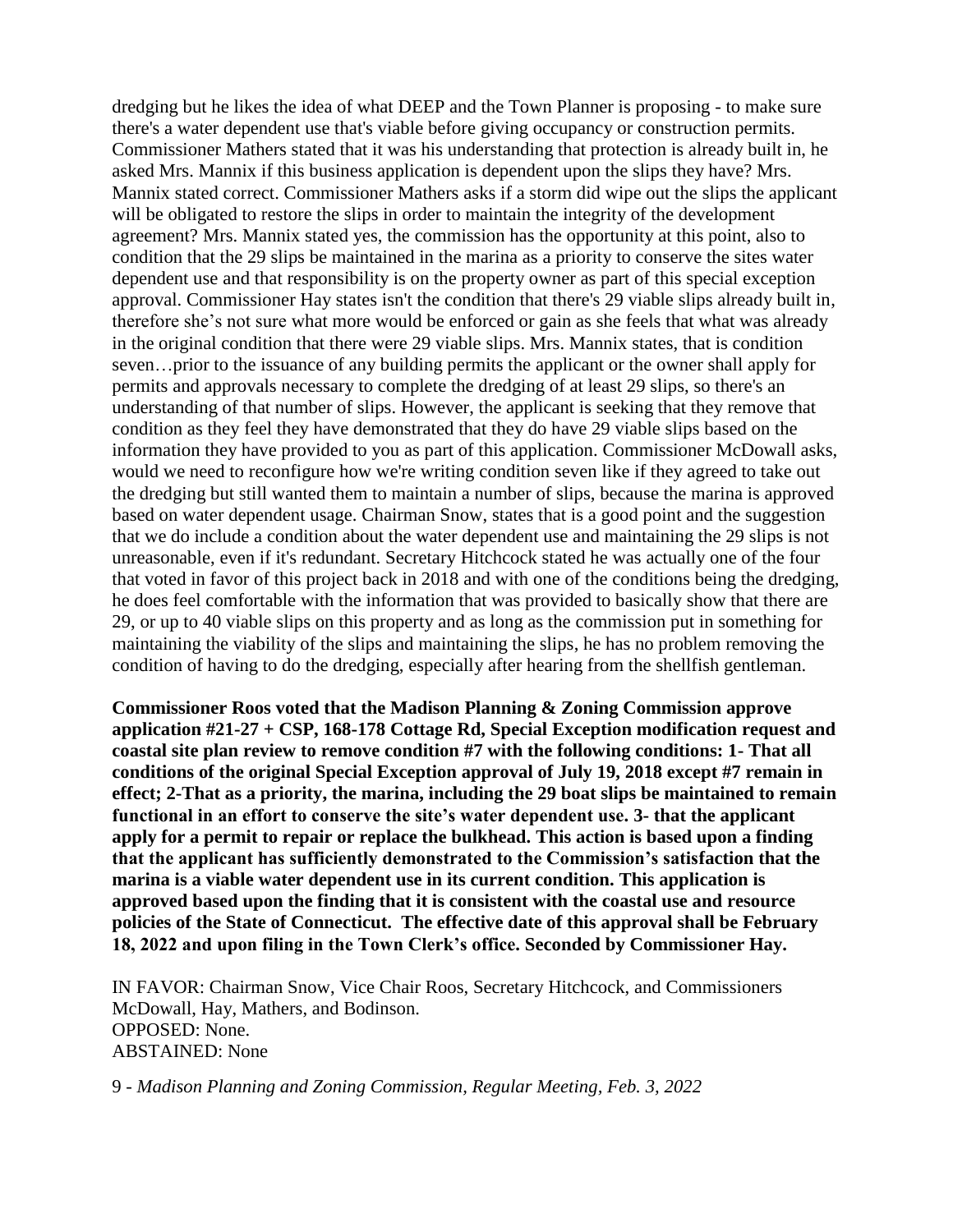**21-34: 14 Railroad Ave-** Map 49, Lot 54; D-District; 14 Railroad Avenue, LLC; Site Plan Review & Special Exception per Sec.6.2.2.2 to construct 16-unit multifamily development and associated site improvements.

John Matthews, architect with office located at 817 Boston post road and also a Madison town resident stated he has been working on this parcel for a couple of years, with the client who owns Bradley and Wall. He states this site was formerly the Henry Cooney Septic system company, where he dealt with half the septic systems in town. A colored site plan was shown of Railroad Avenue, and Mr. Matthews further stated that as you come down on the site a new two-family house is being constructed. There's an existing two-family house there, but it's way too close to the east property line in order to get a proper driveway into the site. He states there is some parking, or some public space, outdoor activity areas and then there is three residential buildings, which consists of 13 townhouse units that have garages on the first floor. The Second floor has living room, dining room, kitchen and two bedrooms above. The unit that is sort of center of the site is an ADA unit that does not have a garage, it has a first-floor bedroom, living room, dining room, kitchen and then on the second level there's a bedroom and an open loft area. He states these units are very sort of urban, it's a tight site. All the setbacks are met. There's an 18-footwide driveway and the regulations require a 15-foot driveway. He further states, this would be built as individual townhouses, and they would be under the residential building code, so the state fire code does not apply. They have 42 parking spaces, including 13 garages. There's a big open area down at the bottom which can be a place for snowplow or for putting snow. The septic systems are down in the parking area at the southern part of the site. There's a storm water system and also site lights. He states there is a photo metrics plan and a landscape plan that tech landscaping completed. They met with ACA last month and they had some comments which were addressed and there will be meeting again this coming Tuesday, which hopefully they will write a favorable report back to the commission. He states this is probably the last site that's available for housing of this nature. Mr. Matthews further states that Mrs. Mannix suggested to continue this hearing to the  $17<sup>th</sup>$  as there were some issues brought up. He states a memo was received today at two o'clock; and a number of the issues are already addressed but they need to sit with the staff and review, to be sure that the issues identified are addressed. John Cunningham then showed the landscape plan – it showed an outdoor area for the two-family house, behind the two-family house will be a community area that's going to have both benches and a picnic table. Each unit will have a 10 by 15 rear patio. He further states, on Mr. Matthew's architectural site plan, there is a secondary entrance or exit into Bradley and Wall parking lot and on Mike Ott's site plan, there is not. He thinks they would probably want to meet with the Fire Marshal department to find out if they did want the secondary entrance. Chairman Snow pointed out that there's an inconsistency on the plan, she states, you're not showing the trash receptacle on your plan you're showing grass. Mr. Cunningham replied he was under the impression that each of these units will have their own trash pickup, so there's no need for a dumpster. Mr. Matthews pointed out that each unit has a 8 foot by 15 foot patio and not a 10 by 15 that Mr. Cunningham mentioned.

After the preliminary presentation, Mrs. Mannix stated she has provided a staff review of the site development plans, both architectural site plan and the engineered site plan, mostly for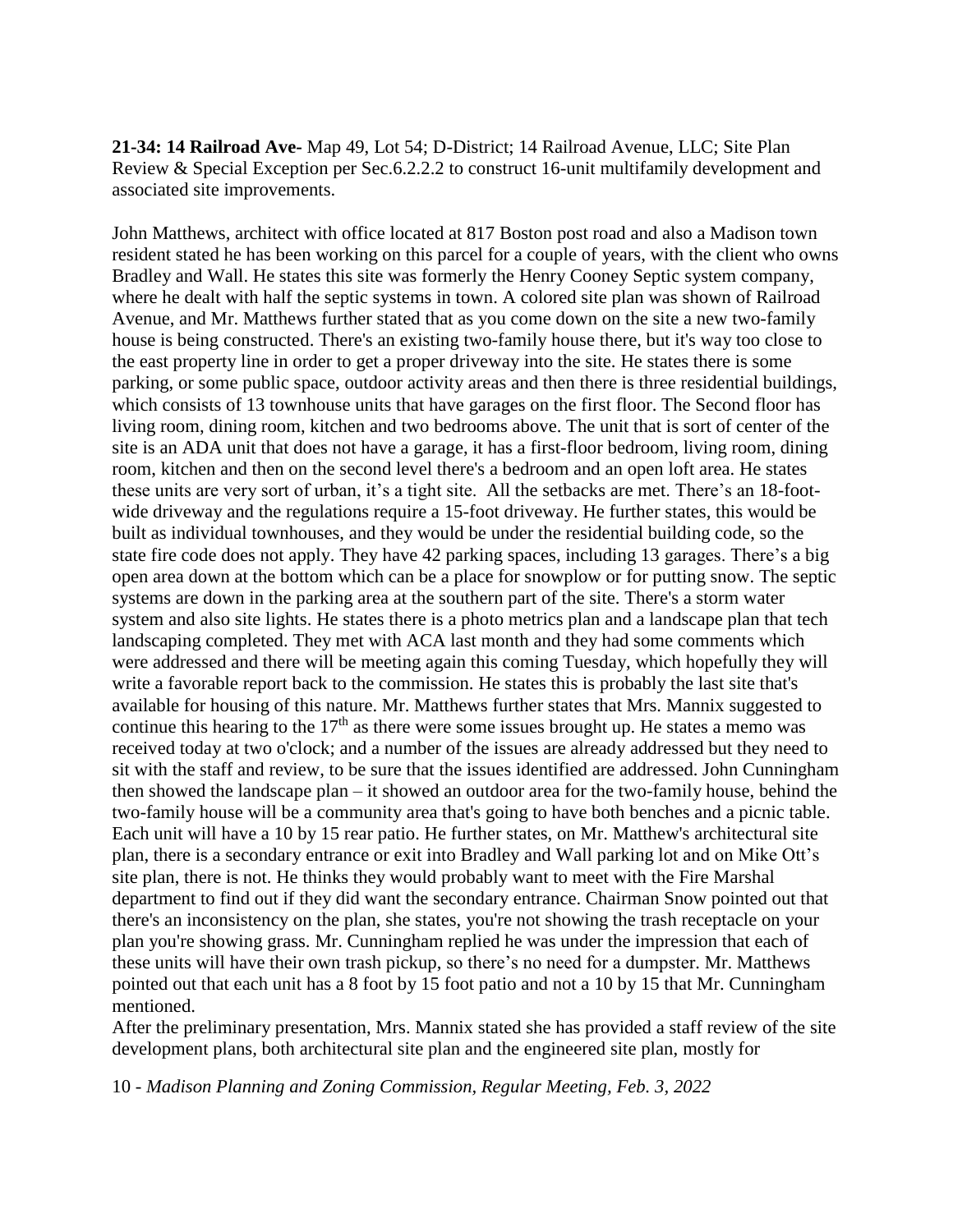inconsistencies, and for any missing information. She stated that the document has not made it to the town website at this point. However, she is happy to read it into the record if the commission would like, otherwise it is submitted for the record. She further states that it does indicate 22 items that she's asking the applicant to address, or at least suggests to the commission that the applicant should address these. It was her recommendation also that the hearing, should be continued to the march 3rd meeting to allow the applicants some time to work these out. She states, John had mentioned he's hoping to have it continued to the February 17 meeting but that's a conversation for their team, if they're prepared to present their response to her memo and have their full presentation on the 17th and that's completely up to the commission. She recommended giving a month to allow for communication with the health department and utility companies. Chairman Snow asked Mrs. Mannix if her comments; the 22 points made, if that will get posted. Mrs. Mannix stated yes, it will tomorrow morning and that the physical paper copy is in the file which is the official record. Commissioner Mathers stated he received a copy, and thinks that they all did, so he does not see a need to read it into the record tonight. Chairman Snow agreed. Chairman Snow then gave the public who are attending the opportunity to raise any questions or concerns.

Tom Hansen from 120 Princess Drive commented that he is chairman of the water pollution control authority but he's not speaking as chairman, he states the Wall Street area, which he's seen grown in usage and density, over the last 10 years or so, is an area where septic systems operate very well from a hydraulic standpoint because the soil is so good. But the downside of that is the treatment level, and the renovation of the wastewater is not optimized because the water does move so quickly through the soil. He states there are private wells on amber lane (later corrected as Arbor Lane) and he was alerted to this quite a few years ago when clarity came in with those wells. He encourages the Planning and Zoning Commission to carefully consider what they would hear from Trent Joseph, Mike Ott and the other engineers associated with this project, as this project requires a little bit more attention to what's been going on in the broad concept of how many septic systems are going in around the site. Most of these properties have public water but amber trail does not, and possibly there are some other sites too.

Mrs. Mannix highlighted that this portion is for any questions you may have at this point and to save comments for the next meeting.

Martin Brogie from 28 Arbor Lane, states Mr. Hansen was referring to Arbor lane property. He further states there are four houses on Arbor lane, all of which have private water supply wells, three of the wells are shallow wells, which are particularly susceptible to septic system pollutants, so certainly discharging 3000 gallons of septic effluent into very sandy soil is a very big concern. In regard to questions, he didn't see any lighting details on the plans and lighting is a big concern for them in Arbor Lane, lighting can be done obviously in such a way that doesn't impact neighbors and still provide safety for the residents.

Larry DeBurra, 23 Arbor Lane states, the initial comment from John Matthews said that they were looking to get more high-density housing in the downtown area, so how will commission consider quantity, in terms of the wastewater. He knows that there are generic setback requirements, but to consider a single system in terms of the distance to a well in comparison to 16 units is a concern. In addition to wastewater, he states when you're talking about taking a property and turning it to 80 to 90% pavement and buildings, the general rainwater will head right to them and he's a little bit concerned about erosion considerations as well. Sam DeBurra, 20 Arbor Lane, states his property butts one of those section houses and the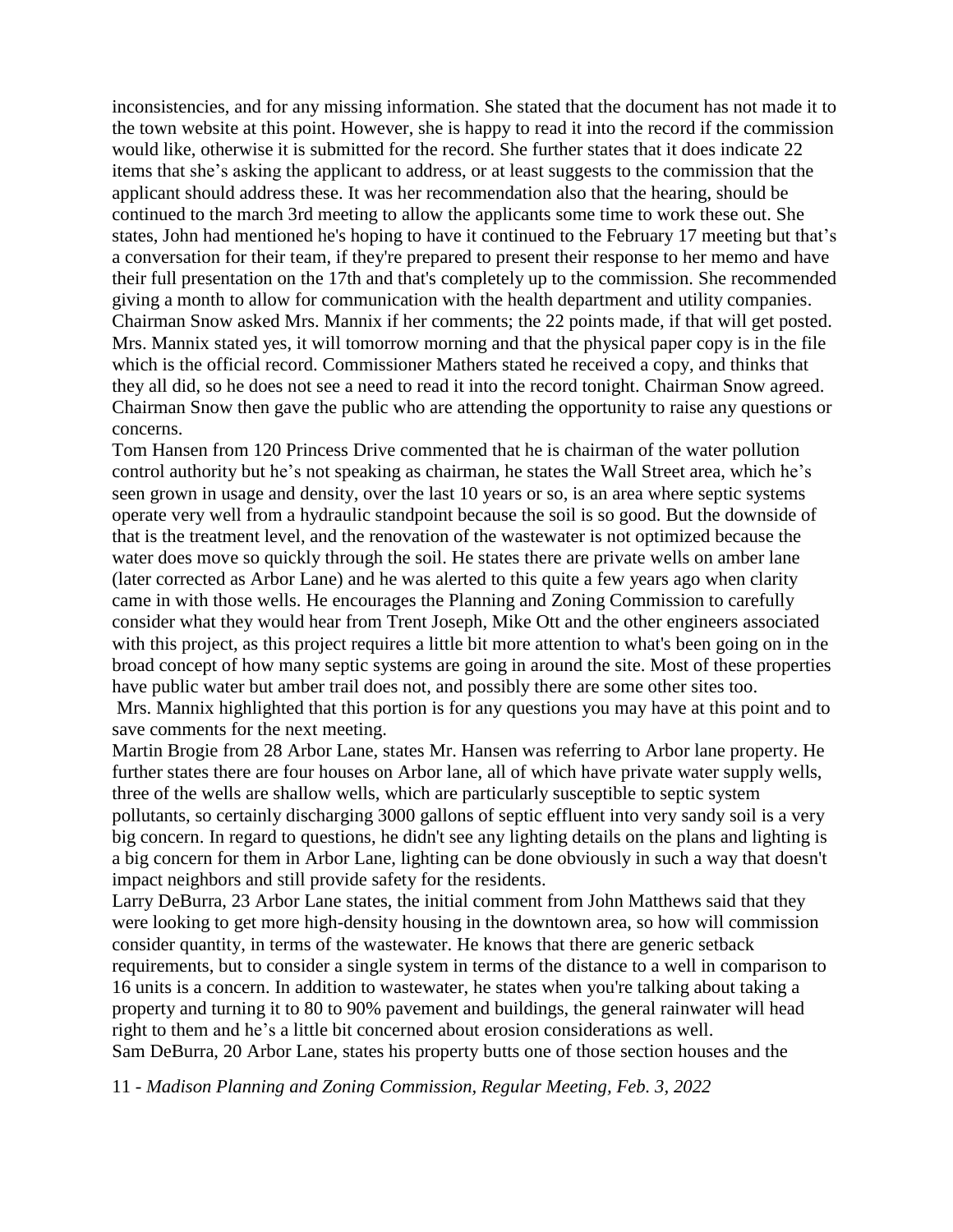the power lines from the substation are going right through his property. And he would like to know how they're going to address those power lines so they're not going to be moved anywhere near any of the structures that are on his property.

Chairman Snow stated that Mrs. Mannix had recommended to continue the hearing to March 3rd so that the applicant could have plenty of time to address issues. Mrs. Mannix stated that the commission has 35 days to hold a public hearing opened without an extension from the applicant so yes, the commission would be within that time frame to continue the hearing until March  $3<sup>rd</sup>$ . **Commissioner Mathers made a motion to continue the public hearing for application 21- 34: 14 Railroad Ave to March 3rd .** 

Michael Lacurci for the applicant stated he would be looking for the next hearing for February 17th. Commissioner Bodinson stated that he is fine with March  $3<sup>rd</sup>$  as there are so many deficiencies and so many outstanding issues, therefore he will second the motion that John was making. Commissioner Hay then stated if issues come up at that meeting which might require further continuation or if they want further continuation in the discussion then they will be beyond the 35 days and an extension may be needed. Mrs. Mannix stated, correct and the applicant would have to grant you an extension to hold the hearing open further. Mr. Bodinson agreed but stated if the reason it had to be held open is because the application is incomplete, then the commission can simply turn the application down. Mrs. Mannix stated typically applicants tend to work with the commission and try to get all the questions addressed so that the Commission can make a determination based on sufficient information. Commission has a right to continue this to the 17th and should the commission wish to allow the applicant a chance to reach out to the necessary parties to try to coordinate; and if their attorney feels they may be able to provide this information in time, the worst case would be to continue from the 17th to the third.

# **Commissioner Mathers made a motion to amend his motion to February 17th. Seconded by Secretary Hitchcock.**

IN FAVOR: Chairman Snow, Vice Chair Roos, Secretary Hitchcock, and Commissioners McDowall, Hay, and Mathers. OPPOSED: Commissioner Bodinson ABSTAINED: None

## **REGULAR MEEETING:**

## **Pending Applications:**

**21-28. Summer Hill Road.** Map110, Lot 30, RU-1. Owner: Samuel C. Lovejoy III Limited Partnership; Applicant: Arben Meco. Application to build a 3 lot subdivision.

Chuck Mandel, agent for the applicant, stated Arben Meco is a builder and has done a few houses in Madison. It's a three-lot subdivision, RU-1 zone, they are proposing three conforming building lots. They have approval for potential septic areas from the health department, and these lots can support the septic. They also have a letter from the Madison Land Conservation Trust that they are very interested in obtaining the open space element of this. They are proposing parking spaces for public use and people could access the trail just below the property line which is on the Land Trust property and then it meanders back on to the subject property. This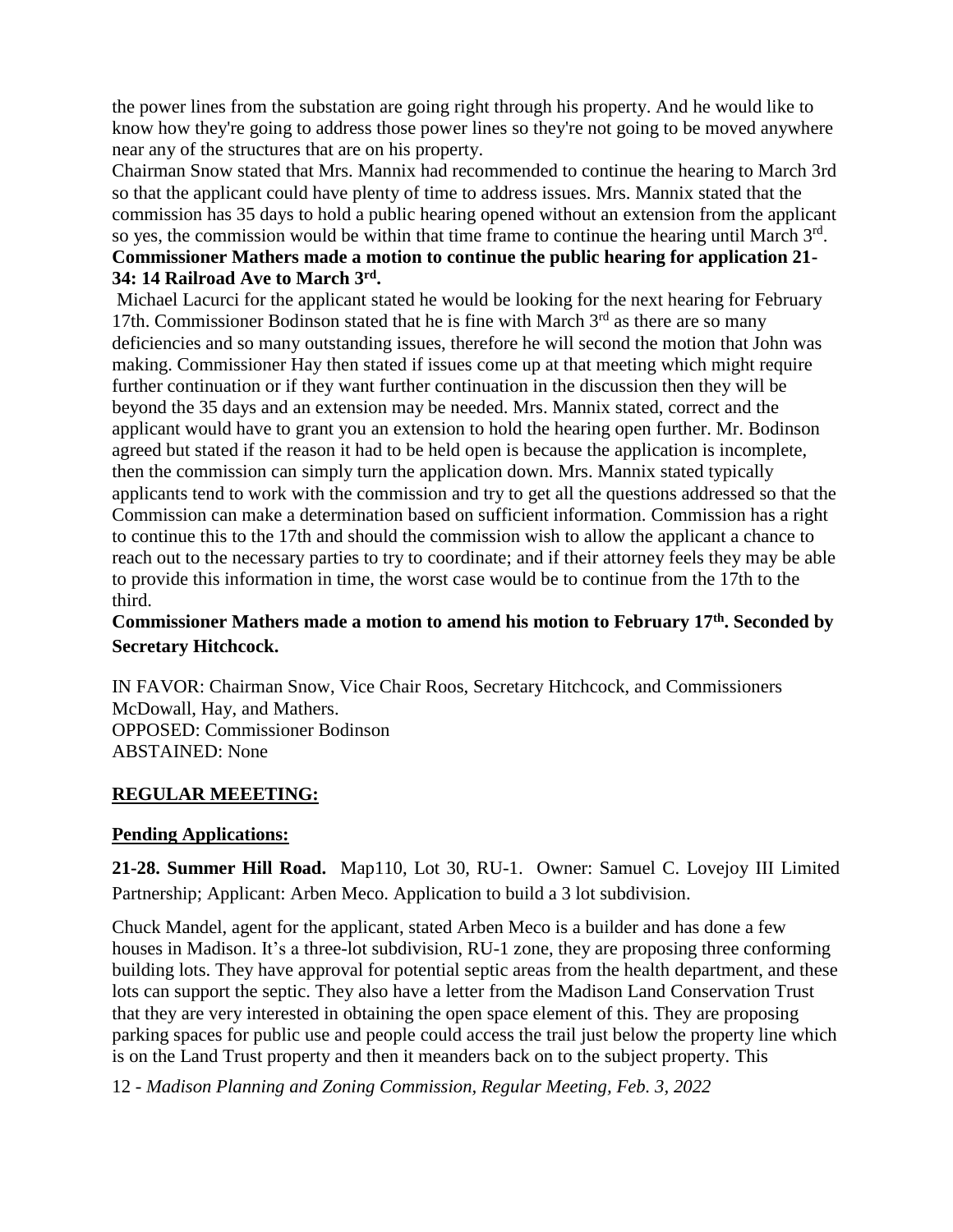application also has wetlands approval. They are asking for a waiver, not for area for open space, but for the upland aspect of the open space. Mr. Mandel states in regards to the area, they're offering about 27% more land than what's required, and there is access to the site, through the upland area, so naturally you're not walking through a swamp. Mr. Mandel then states Mrs. Mannix had a couple questions; one was from the town engineer about sightline along Summer Hill, he says they went out and did sightline plans for each driveway and those are part of the sheets and they did prove the site line. The posted speed limit is 25 miles per hour on that road. The other element was two existing culverts that currently have no easements for the town to service. So, they are doing a 25 by 25 drainage easement for cleaning if the Town needs to do maintenance.

Mrs. Mannix then states that there are some comments as these plans are in response to the town engineers' previous email. One thought that the town has are that these easements be identified as drainage easements. However, she believes that the town would like them to be labeled as drainage maintenance easements, so that the town does not only have the right to drain, but they have the right to access those culverts on the property should any maintenance or repairs need to be done. She further states that Mr. Mandel had indicated section 3.11 of the subdivision code requires that no more than 50% wetland type soils, as defined in the general statutes and inland wetlands section could be dedicated as part of the open space requirement. The Commission may grant a waiver of this section with a three-quarter vote of all members. There are two cases that the Commission should consider: One, is in the opinion of the commission that conditions exist, which affect the subject land and are not generally applicable to other land in the area, and or number two, conditions exist where the strict application of the subdivision regulations as either unnecessary or undesirable due to conditions which affect the subject land, and are generally not applicable to other land in the area. The Commission is required to state on the record the reasons for which the waiver is granted in each instance. Mrs. Mannix further states that Mr. Mandel indicated the Madison land Conservation Trust has submitted a letter indicating a desire to accept this open space as proposed as it is contiguous to existing open space that they already have and the lot sizes and areas do comply with the zoning regulations. Lastly, Mrs. Mannix states that the following was not addressed in a staff memo but Mr. Mandel reminded her of this - when he discussed the installation of public parking spaces along summer Hill. She thinks it would be appropriate should the commission move forward that willingness be acknowledged. However, the actual location within the town right of way for sightline reasons or safety purposes, should be ultimately at the discretion of the town engineer with encroachment permits. So, it does not necessarily need to be a condition of approval that those parking spaces be installed.

Commissioner Bodinson states, there is no familiarity with the other land in the area to know whether this is just like the lot next door or not like the lot next door, he is all in favor of giving the land next to the river as it makes total sense. But if they had to find that the exception is based upon all the other lands, maybe Mr. Mandel can comment on that to provide factual basis. Mr. Mandel states that he has walked the property, and even though it shows as wetlands it's really not swamp. He states when the soil scientist was out there, it didn't look like wetlands to him and right now the entire Land Trust property along there is within the wetlands and yet there is a walking trail which you can walk. Mrs. Mannix asked Mr. Mandel if he can speak to any unique characteristics of this particular parcel as it may differ from any other parcels in that general area, which creates that unique situation that makes it stand out. Mr. Mandel stated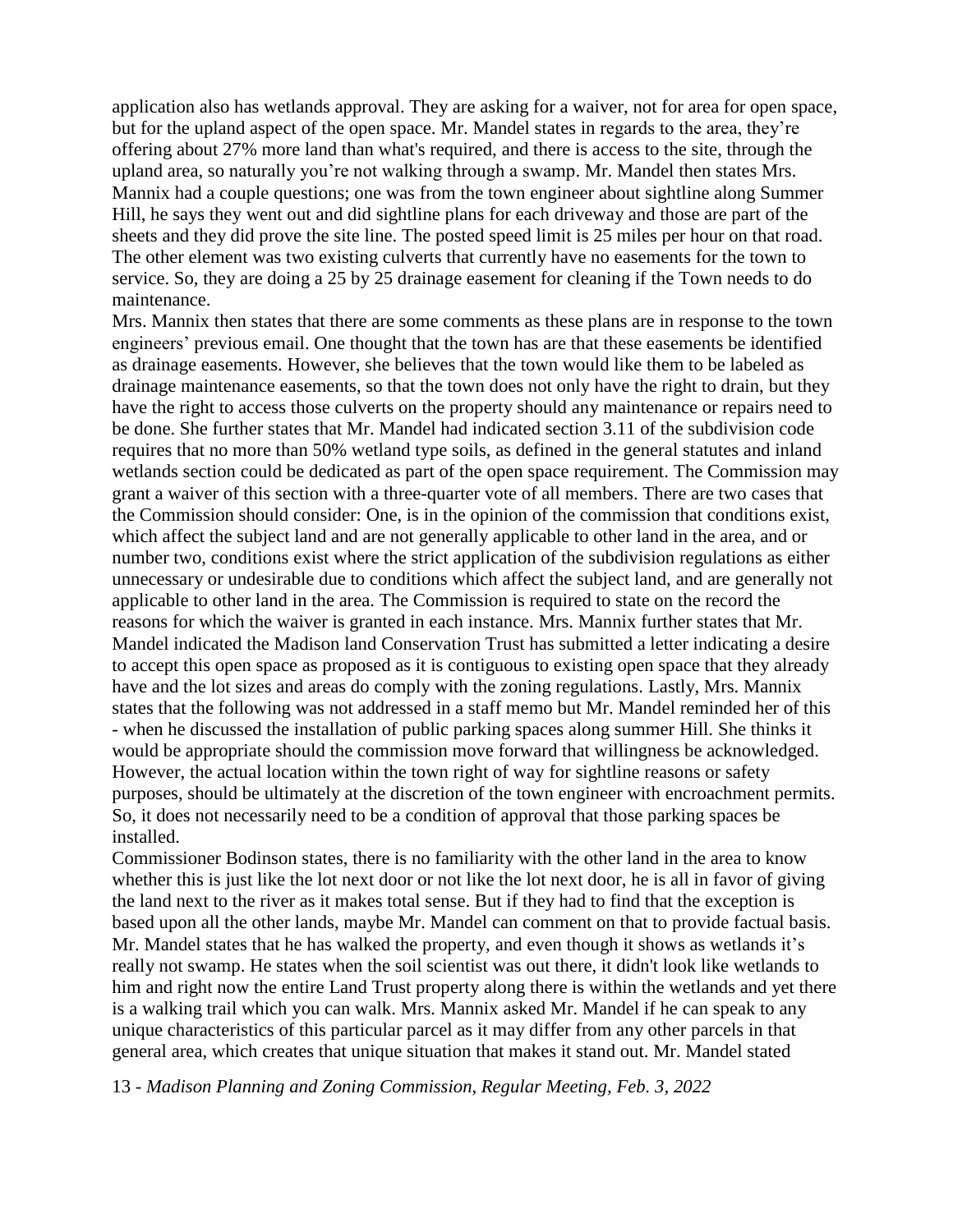there's an existing trail, and it's about 1000 feet along the river and it's a very unique property in that regard. He states there is access for the public to get down there. Chairman Snow asked if Mr. Mandel can review where the access is for the public. Mr. Mandel responded, to the north side where they are proposing parking. Mrs. Mannix stated the actual access is not on this property currently… there's existing public access to a trail on the Land Trust land. Mr. Mandel responded correct, there is no public access, it's all privately owned and as Mrs. Mannix had mentioned the parking that is proposed is within the town right away. For public to use that trail, they would have to trespass on the property. Mrs. Mannix pointed to a flatter area on the plan shown and stated that this could provide for an opportunity for additional public access.

**Vice Chair Roos VOTED that the Madison Planning & Zoning Commission approve application #21-28 Summer Hill Road, Map 110, Lot 30, RU-1, three lot subdivision as shown on a set of plans entitled, "Subdivision Plan Ninevah Estates" prepared for Arben Meco, Assessor's Map 110, Lot 30, Summer Hill Road, Madison, Ct, by Thomas A. Stevens & Associates, Inc, dated revised to 1/25/22 with the following condition:**

- **1. That the record subdivision map be modified to also include a maintenance easement in favor of the Town of Madison in the areas identified as drainage easements at the culvert outlets.**
- **2. That easement language be submitted to the Town for review and approval prior to the filing of the record subdivision map.**

**BE IT FURTHER VOTED that the Madison Planning & Zoning Commission approve with a ¾ vote, a waiver of Section 3.11 of the Subdivision Regulations to allow for greater than 50% wetland type soils in the dedicated open space area. This action is taken based upon the finding that the unique characteristics of this property include frontage along the Hammonasset River. This proposed open space, while consisting of mostly wetland soils, provides an opportunity to preserve the immediate upland adjacent to a significant natural resource in our community. The fact that this area is contiguous with existing Madison Land Trust property, allows for an undeveloped corridor of the River to remain protected in perpetuity.** 

**The effective date of this approval is February 18, 2022 and upon filing of the record subdivision map on the land records. Seconded by Commissioner Mathers.**

IN FAVOR: Chairman Snow, Vice Chair Roos, Secretary Hitchcock, and Commissioners McDowall, Hay, Mathers and Bodinson. OPPOSED: None ABSTAINED: None

**21-30. 109 Hartford Avenue**. Map 12, Lot 79, R-4. Owner: Amy Cohen; Applicant: Docko, Inc. Application for Coastal Site Plan Review to restore existing deteriorated shoreline stabilizing retaining wall. **(Table to 2/17/22)**

Mrs. Mannix stated that she met with DEEP, the property owners and their professionals on site today to go over the wall, and the state's concerns regarding the armoring of the slope. She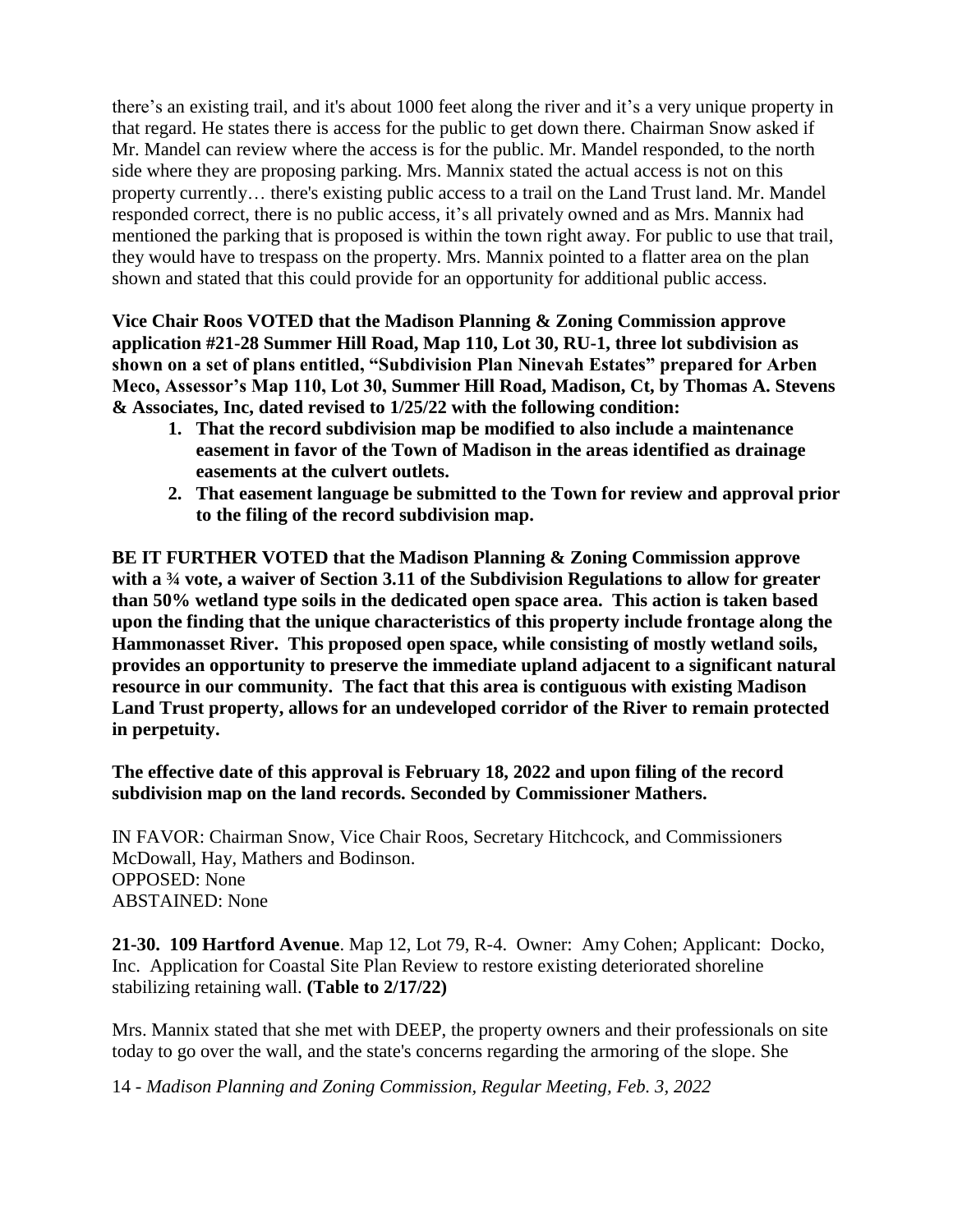believes she made progress and the applicant is revising some drawings and is looking forward to sending those revisions to the state and then hopefully getting a favorable recommendation to come back to the commission at the next meeting.

## **NEW APPLICATIONS**

**22-01. 544 Opening Hill Rd.** Map 116, Lot1, RU-1. Owner/Applicant: Timothy Mack. Application for a two lot Re-Subdivision. (Public Hearing 3/3/22)

Mrs. Mannix states this is an application for Re-subdivision, and it is currently before inland wetlands and the statutes do require that a re-subdivision have a public hearing. It is recommended to set that public hearing for March  $3<sup>rd</sup>$ , and look to have a full presentation from the applicant and hopefully comments and a report from the inland wetland's agency by then.

**22-03. 1362 Boston Post Rd**. Map 31, Lot 38/1, R-2. Owner/Applicant: Town of Madison. Site Plan Modification for Salt Meadow Park tree landscape plan. **(Earliest Action 2/17/22)**

Mrs. Mannix stated this is an application that the town is making while working with the MAD for trees organization to plant additional trees throughout town. This does require review by ACA, and so they will be going to ACA next week as to why the discussion will be next meeting. Commissioner Snow asks if this is a zoning issue if it's just landscaping and trees? Mrs. Mannix replied yes, as the park is special exception use with an approved site plan and landscaping plan, that had not been implemented, so a modification of that approved plan does require the Commission's approval.

## **APPROVAL OF MINUTES:** January 20, 2022

**Commissioner McDowall made the motion to approve the Jan. 20, 2022 minutes as submitted; it was seconded by Vice Chair Roos.**

IN FAVOR: Chairman Snow, Vice Chair Roos, Secretary Hitchcock, and Commissioners McDowall, Hay, Mathers and Bodinson. OPPOSED: None ABSTAINED: None

## **REMARKS: Commission Chair - None**

#### **Town Planner - None**

Commissioner Bodinson stated that the public hearings were normally in the middle of month, and then the meeting the first of the month was sort of planning and discussion and now the public hearings are placed whenever and if there's any desire to get back to having the public hearings in the middle of the month and some planning and discussion at the first meeting.